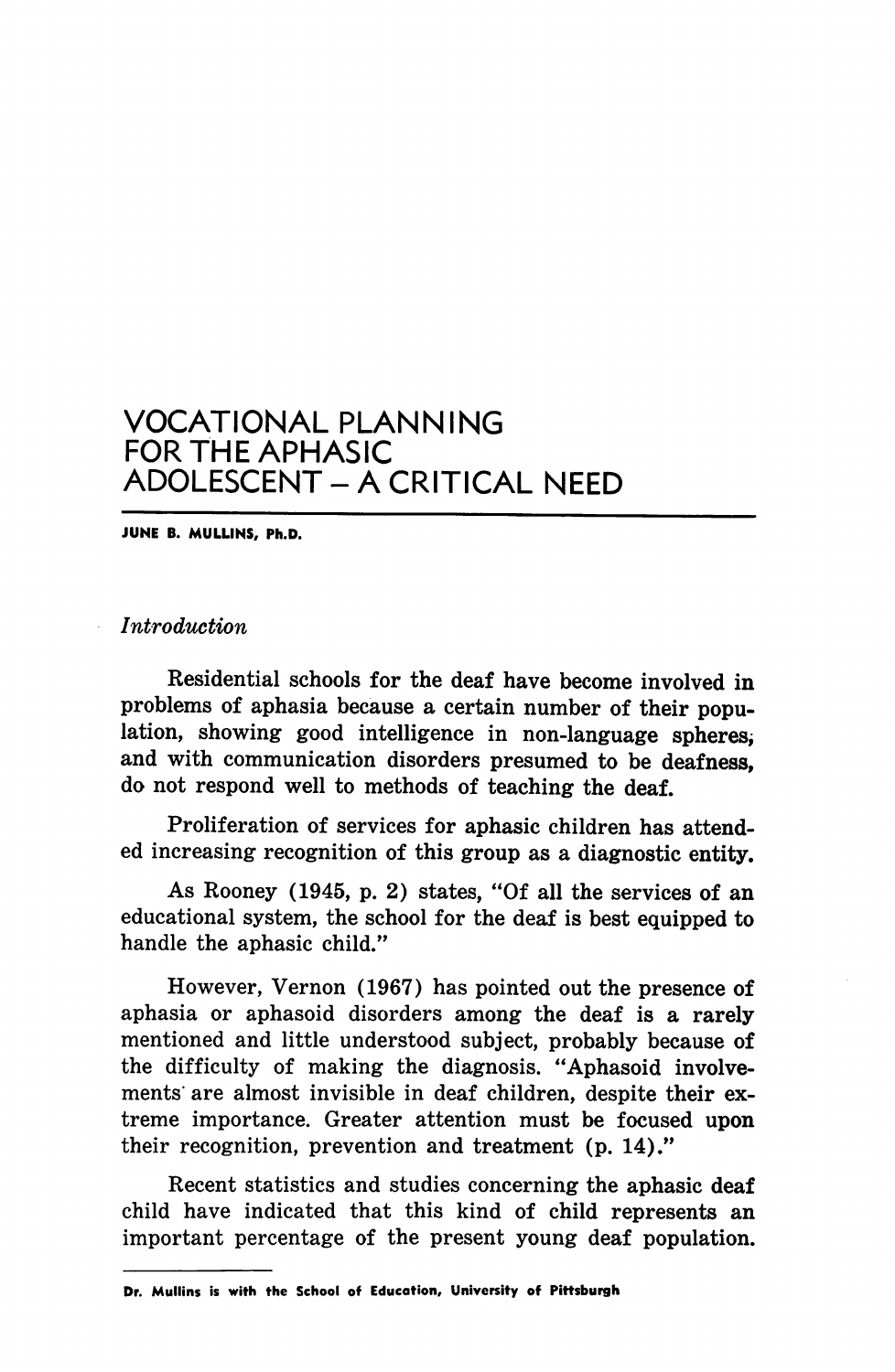The vocational needs and potentials of these children may not be realizable within the context of traditional programs pro vided for deaf individuals. Careful assessment and planning now can prevent a crisis adult in need of vocational and re habilitation services.

# Definition of Aphasia

In a survey of public residential schools for the deaf in the United States (Mullins, 1969) a definition of aphasia was offered which was essentially acceptable to respondents from 18 schools which have established programs for aphasic child ren:

A child was regarded as aphasic who had difficulty either expressing or understanding language symbols, or both, and whose problem was not primarily the result of peripheral hearing loss, over-all intellectual deficiency, defects in the speech mechanisms, or emotional maladjustment.

Problems distinguishing aphasic children from deaf children were also mentioned in the areas of visual, motor and auditory perception, emotional and behavioral problems, in addition to problems in linguistic function.

## Prevalence

A comparison of statistics in the American Annals of the Deaf (1955, 1960) shows a rise in neurologically impaired children from 593 in 1954 to 1,298 in 1959. Frisina (1955) studied populations of three mid-western residential schools for the deaf and hypothesized that from .8 per cent to 2 per cent of the population were aphasic, psychotic, or cerebral palsied. Frisina's estimate of the prevalence of aphasic is probably too low, judging from other evidence.

Vernon (1966) has established the prevalence of four etiologies, maternal rubella, meningitis, prematurity and RH factor with multiply disabled deaf in a study of 1,468 cases. Aphasoid disorders or aphasia are among the sequelae as sociated with each etiology.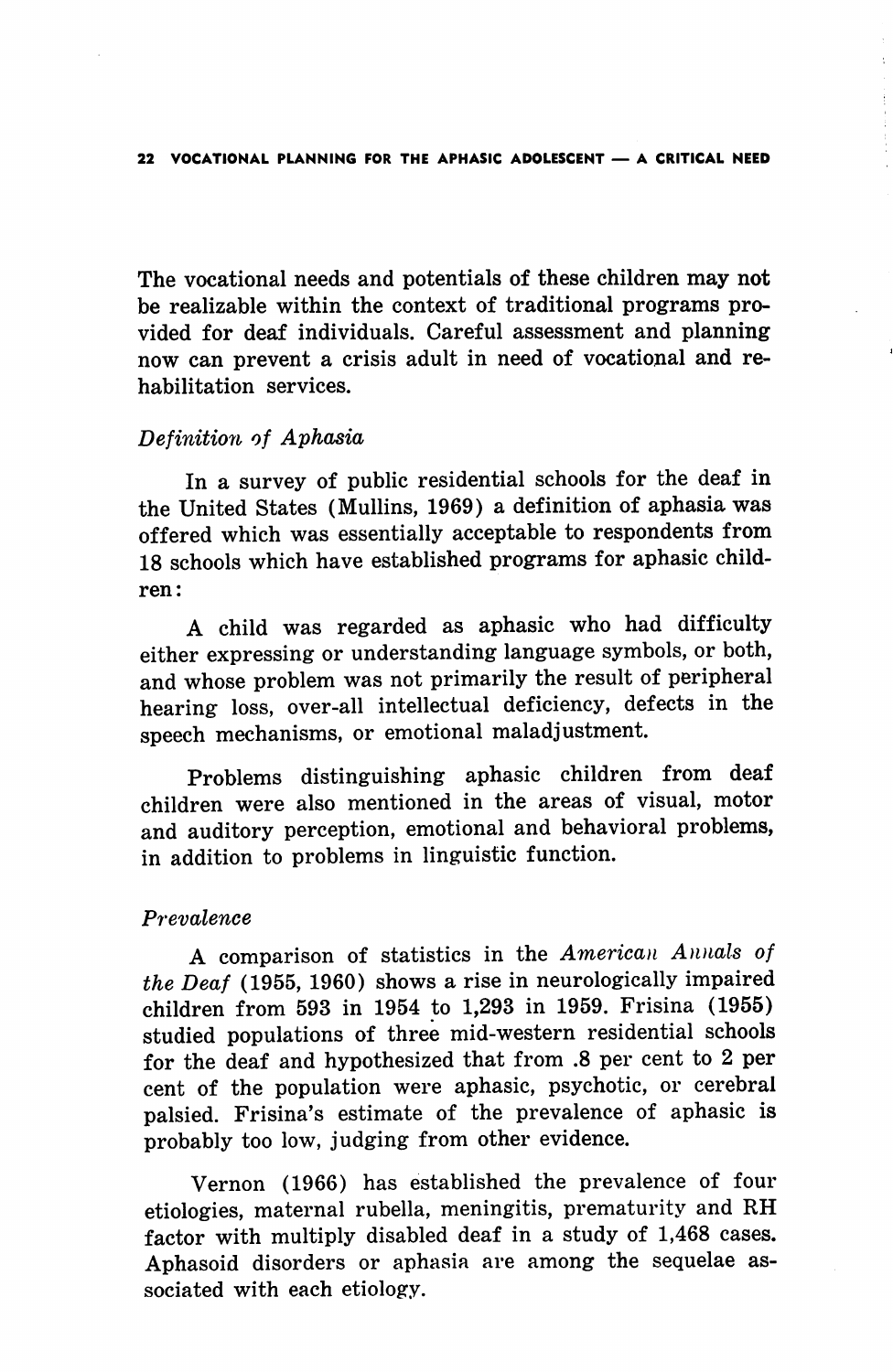It is unclear whether there has been an actual increase of aphasia children in schools for the deaf, or whether refined diagnostic techniques and emphases have redefined the usual population. In either case, schools for the deaf are increasing ly cognizant of aphasic children in their populations, and are attempting, to a greater or lesser extent, to meet the special educational needs of these children.

According to Kent (1957) increasing numbers of such children are applying for admissions to schools for the deaf. It is possible, however, that refinement of diagnosis as well as greater sophistication on the part of teachers and clini cians accounts for the apparent increase in this diagnostic category (Myklebust, 1954).

### Educational Programs for Aphasic Chidren

The Volta Review periodically publishes a list of facilities for preschool children with severe hearing impairment covering the 50 United States and the provinces of Canada. Over three hundred facilities are listed. Of these, 126 have programs including aphasic children.

Two-thirds of the public resident schools for the deaf in the United States reported the presence of some aphasic children in their population in Mullins' study (1969). The total population in the 18 schools with special educational provisions for aphasic children was 5,193, with approximately 10 per cent of the number described as asphasic rather than deaf.

Thirteen schools with special programs had waiting lists for aphasic children. The trend, as apparent in the study, is toward admission of more aphasic children into schools for the deaf with an increasing establishment of special programs and an expansion of existing special programs.

Mullins (1969) study showed that special programs for aphasic children are usually provided at the primary grade level. Aphasics are integrated with the deaf in the middle grades. All reporting schools have modified physical plant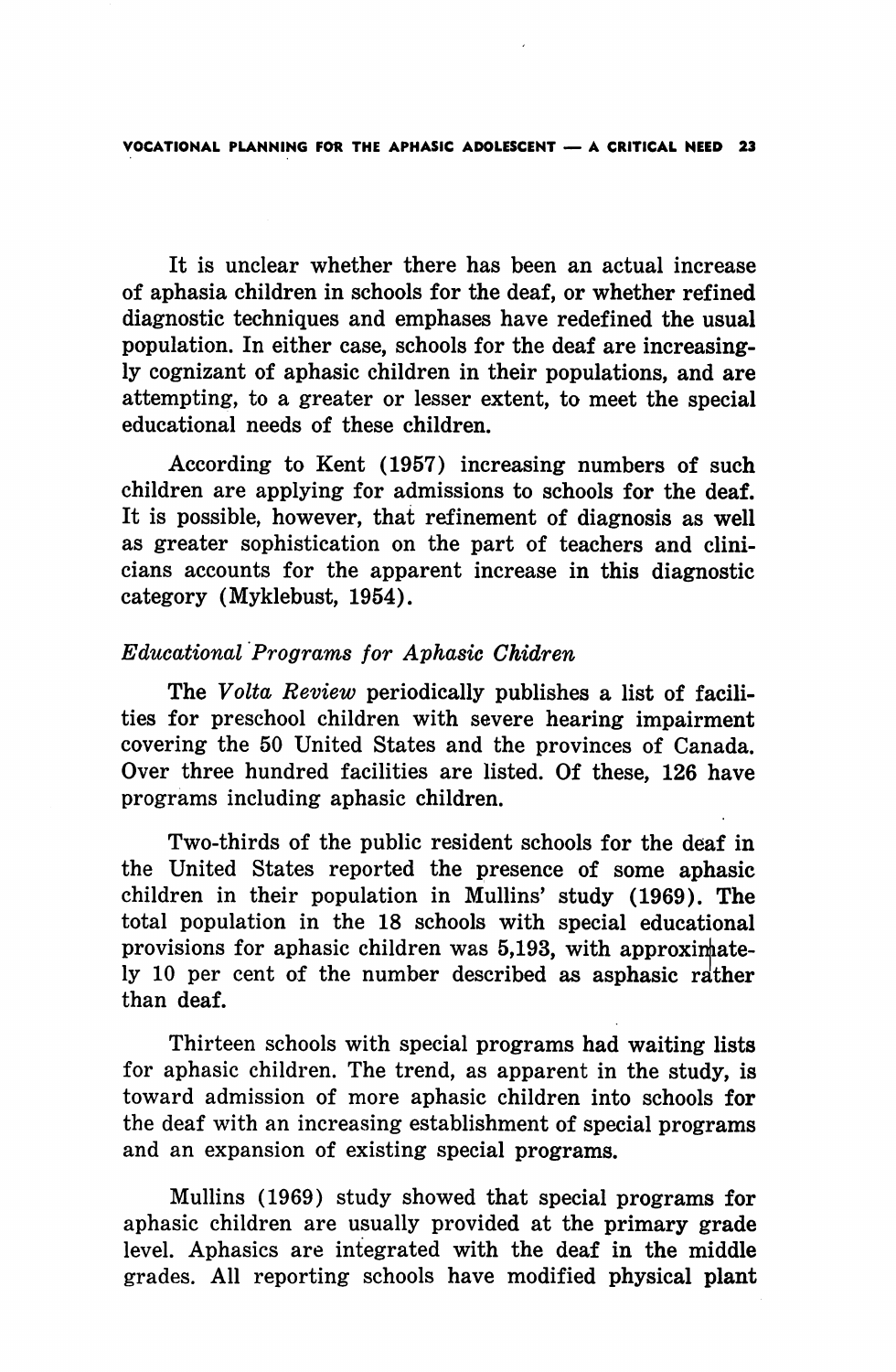and instructional materials to some extent to accommodate to the special needs of aphasic children. One school has added an entire building for its aphasic group. Equipment modifica tions are common.

Few schools have enough graduates of special programs to ascertain their vocational competence as compared with deaf children in the usual kinds of vocational training ex periences offered in schools for the deaf. Exploration of sec ondary educational and vocational potentialities of aphasic children will become critical, as more children graduate from the special programs. It would seem quite likely that modifi cations will have to be made in this area, just as they were in the primary and middle grade programs.

## Vocational Training for Aphasic Children

Highly developed and carefully structured vocational programs have been instituted in some of the schools for the deaf. These programs have incorporated technical processes such as key punching, printing and precise wood and metal working. Much care has been taken in planning the programs of instruction for the development of technical skills of deaf young people. For those deaf people who are not intellectually able to become master technicians there are such courses as garage mechanics, shoe repair, sewing and furniture refinishing.

Interviews conducted by Mullins (1968) with staff peo ple in vocational training of the deaf indicated that the aphasic children are not generally successful in the more ad vanced programs. They are remarked to be too clumsy or per ceptually disorganized to be trusted with complicated and potentially dangerous machinery. They do not appear intellec tually able to follow the training programs which were re formulated and adapted to the deaf. Consequently they are often relegated to janitorial tasks. Doubt has been expressed that they will have the social or intellectual maturity ever to enter the world of work. This type of judgment may well be too hasty, and based on false assumptions.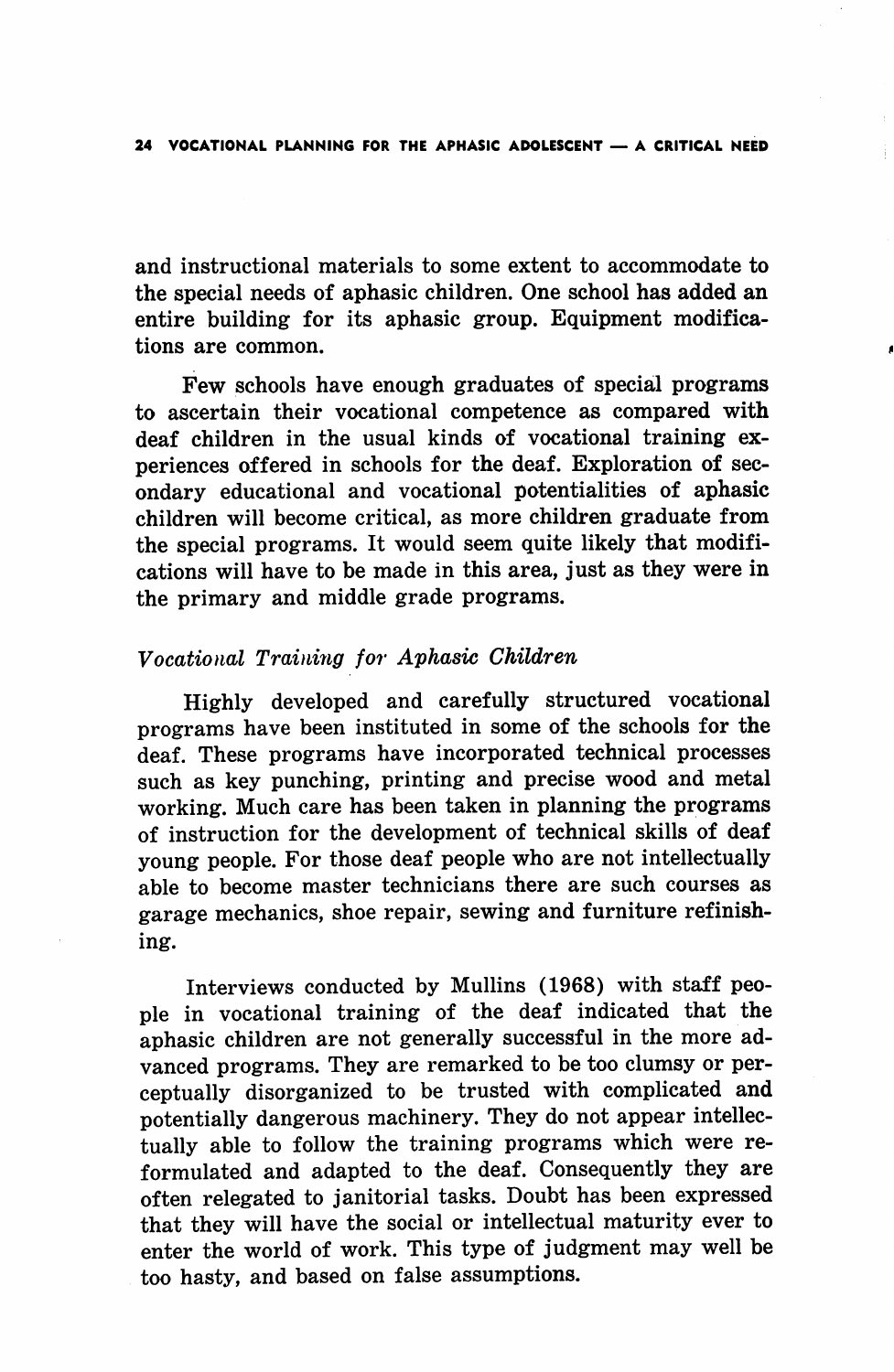If the premise is adopted that aphasia is a disability dif ferent from deafness, it should not be of particular surprise that aphasic people do not benefit fully from a program high ly specialized for the deaf, or even for the retarded deaf.

A vocational program truly designed for aphasic people must begin by assessing the capacities and deficiencies of aphasic young people rather than deaf people in order to do a successful job of human engineering.

Inasmuch as the problems commonly associated with aphasia are varied in kind and intensity, particular care should be taken to fit the program, and the job, to the indi vidual. Some tentative guidelines for selection of types of training programs, jobs and modifications are suggested be low:

Among the characteristics of aphasic children frequently mentioned by respondents in the survey of Mullins (1969) was high ability in non-verbal parts of intelligence tests, referred to as performance scores on the WISC, as opposed to low ability on verbal parts of such tests. Also, aphasic in dividuals show wide descrepancies in their ability to leam and respond between the visual and auditory modalities. For example, some may respond far better to the printed than spoken word, or to illustrative pictures and diagrams.

Training programs should be flexible enough to adapt to these different learning styles. It would seem to follow that some aphasic people might learn better in a training program which minimized verbal aspects and, instead, used diagramatic and demonstration methods of teaching. Some might need instruction which combines pictures, oral and written in struction. Evaluation techniques using work samples rather than oral or written tests should be considered.

On the other hand, respondents usually remarked on such characteristics of aphasic children as poor muscular coordination, poor body image and poor eye hand coordina tion, which would probably cause depressed scores in true performance tests, such as Purdue Peg Board, indicating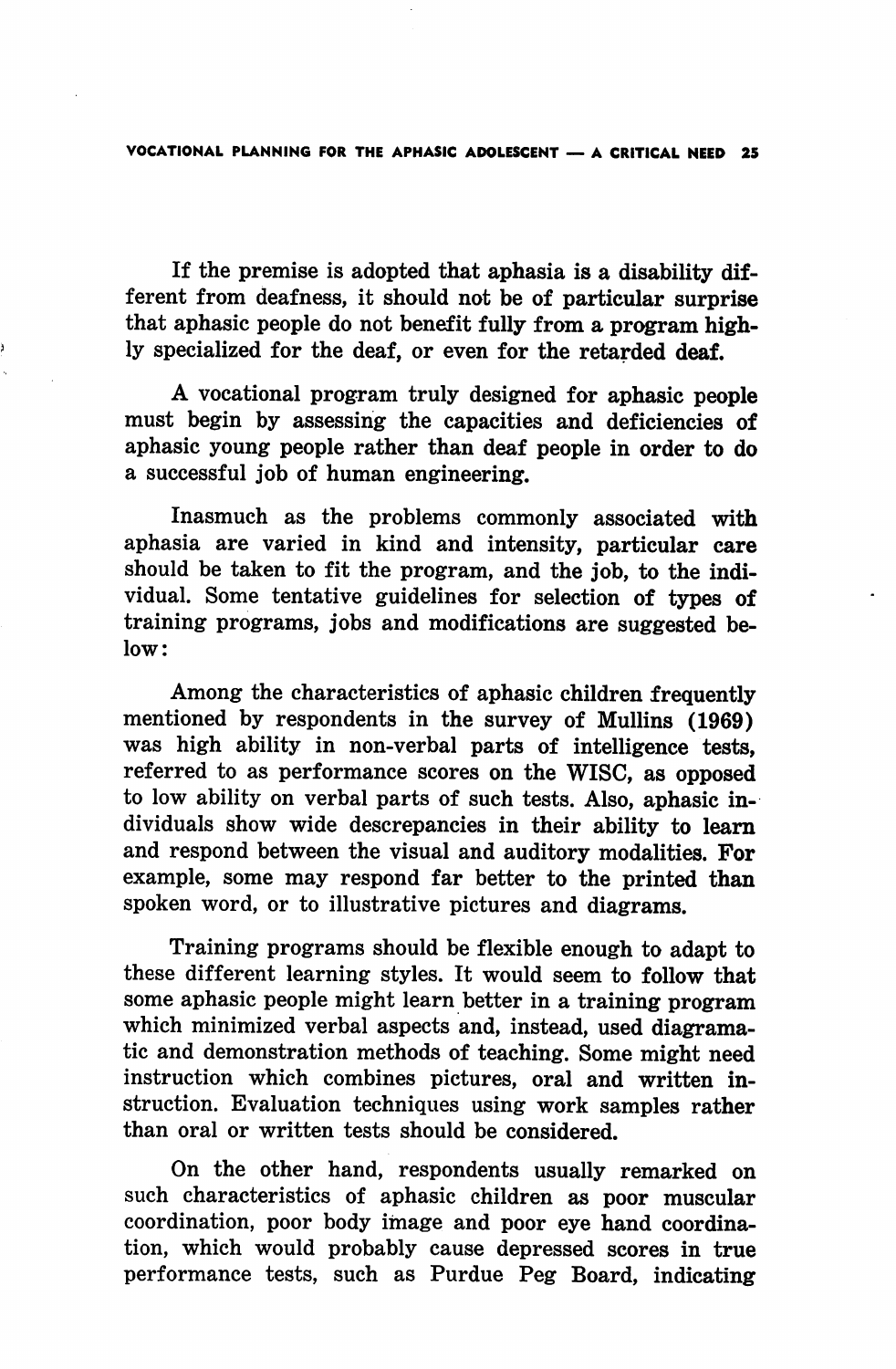degree of fine manual dexterity, or Minnesota Rate of Manip ulation Test, for gross arm and hand dexterity, or Minnesota Form Board, measuring aptitude on special relationships. Individuals should be tested in these areas to determine if they can handle machinery and materials which require a high degree of speed and dexterity to operate.

¢

#### Summary

Aphasic children have become an increasing concern to schools for the deaf. As an increase in the percentage of aphasics has been reported, specialized educational programs have been developed to meet the special needs of these child ren. As the present population grows toward young adulthood, the need for vocational and rehabilitation services will be come critical.

In those vocational programs which have accepted apha sic children, there is a feeling that aphasic children are too different in abilities from deaf children to profit from the prevocational and vocational programs in schools in the deaf, as they are now administered. Guidelines emphasizing the necessity for individualizing training programs for aphasic young people have been offered. Assessment of non-verbal intellectual abilities, of sensory avenues of least impairment, of learning styles, and of perceptual skills will be necessary for the creation of a successful vocational program for the aphasic young adult.

#### BIBLIOGRAPHY

- Doctor, Powie (ed.), Summary of Schools and Classes for the Deaf in the United States, American Annals of the Deaf, 1955, Vol. C, p. 151.
- Summary of Schools and Classes for the Deaf in the United States, American Annals of the Deaf, 1960, Vol. CV, pp. 156-160.
- Frisina, D. R., "A Psychological Study of the Mentally Retarded Deaf Child", (unpublished Doctoral dissertation. Northwestern Uni versity, 1955).